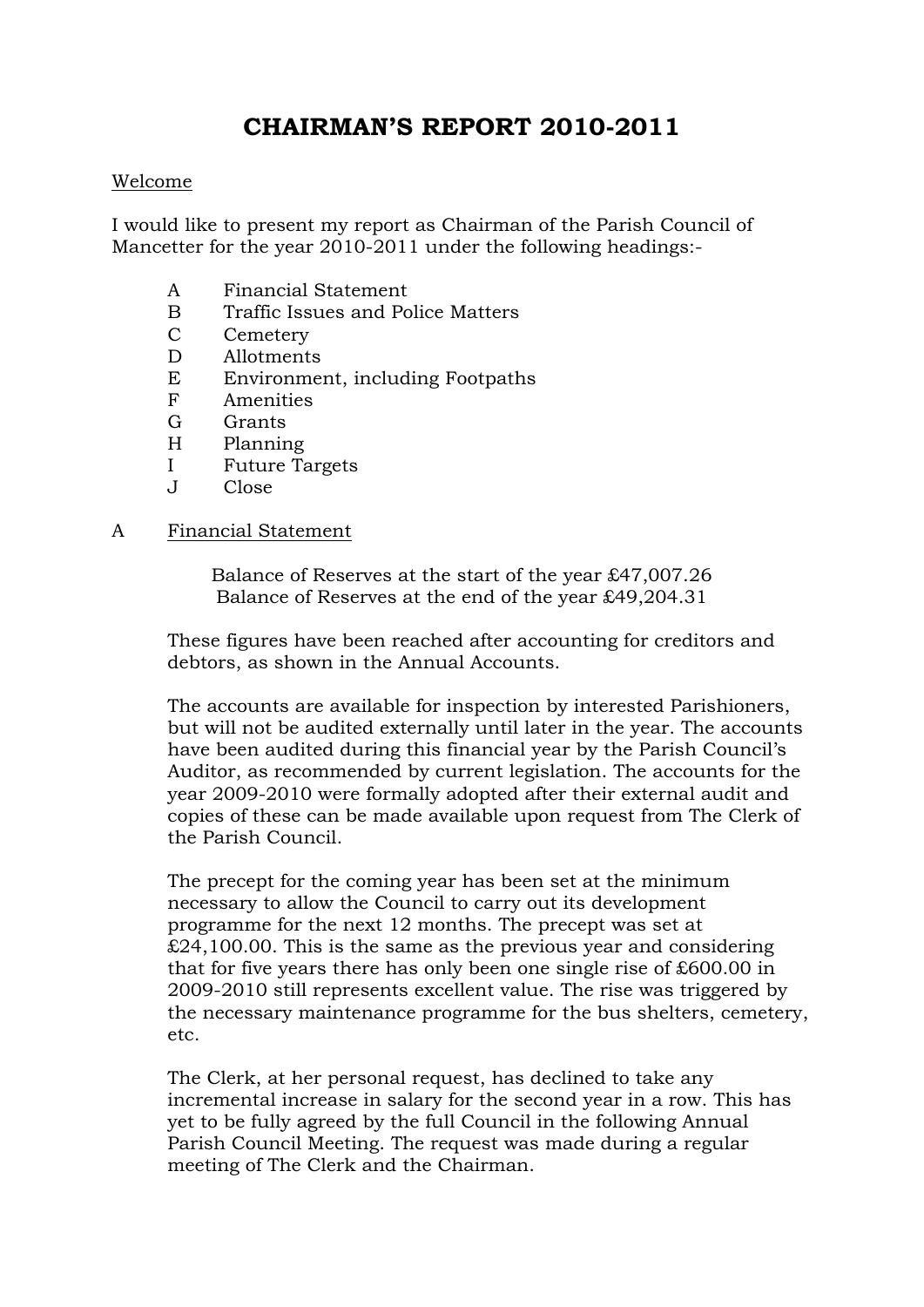#### B Traffic Issues and Police Matters

Police issues are still dealt with at Area Forum level and I would urge Parishioners to attend the Area Forum East Meeting and make use of the consultation facility.

At our last meeting the Council had a positive discussion with PC575 Mark Jackson, PC382 Leon Carter and PCSO Ashleigh Wynder. In support of our new beat officer, Leon Carter, I would emphasize to Parishioners that to me he has an almost impossible task to police such a large area effectively and it is imperative that as much information and dialogue takes place with the PCSO so that crime levels remain low.

The Parish Council have invited the police to attend the Annual Parish Meeting so that issues raised by Parishioners may be formally recorded in the Parish Records.

The speed limit for Nuneaton/Mancetter Road continues to be ignored by many vehicles and the Harpers Lane junction gives cause for concern on many occasions.

Most recent information would indicate that in the current financial climate the proposed traffic calming alterations on Witherley Road will remain as they are. To those who regularly see vehicles zig-zagging in order to avoid the speed cushions it causes great concern.

There are still many instances of HGV lorries using Steppey Lane and also ignoring weight restrictions through the Ridge Lane/Birchley Heath area. In one case this year a car driver approaching Mancetter from Ridge Lane was faced with a low loader lorry coming up Steppey Lane. This driver had, therefore, ignored the preferred traffic route for HGV's.

#### C Cemetery

The maintenance of the Cemetery/Churchyard is in the hands of the same Contractor. At all times public comments have been most positive and the on-going working relationship with the Contractor remains excellent. The trust the Parish Council has in his work has no doubters.

The second Contractor has also proved to be a great asset to the Parish and has carried out regular cleaning duties in the cemetery, as well as steadily working through the list of maintenance work necessary to keep the state of the cemetery and churchyard in good order. At this point in time refurbishment of the churchyard gate post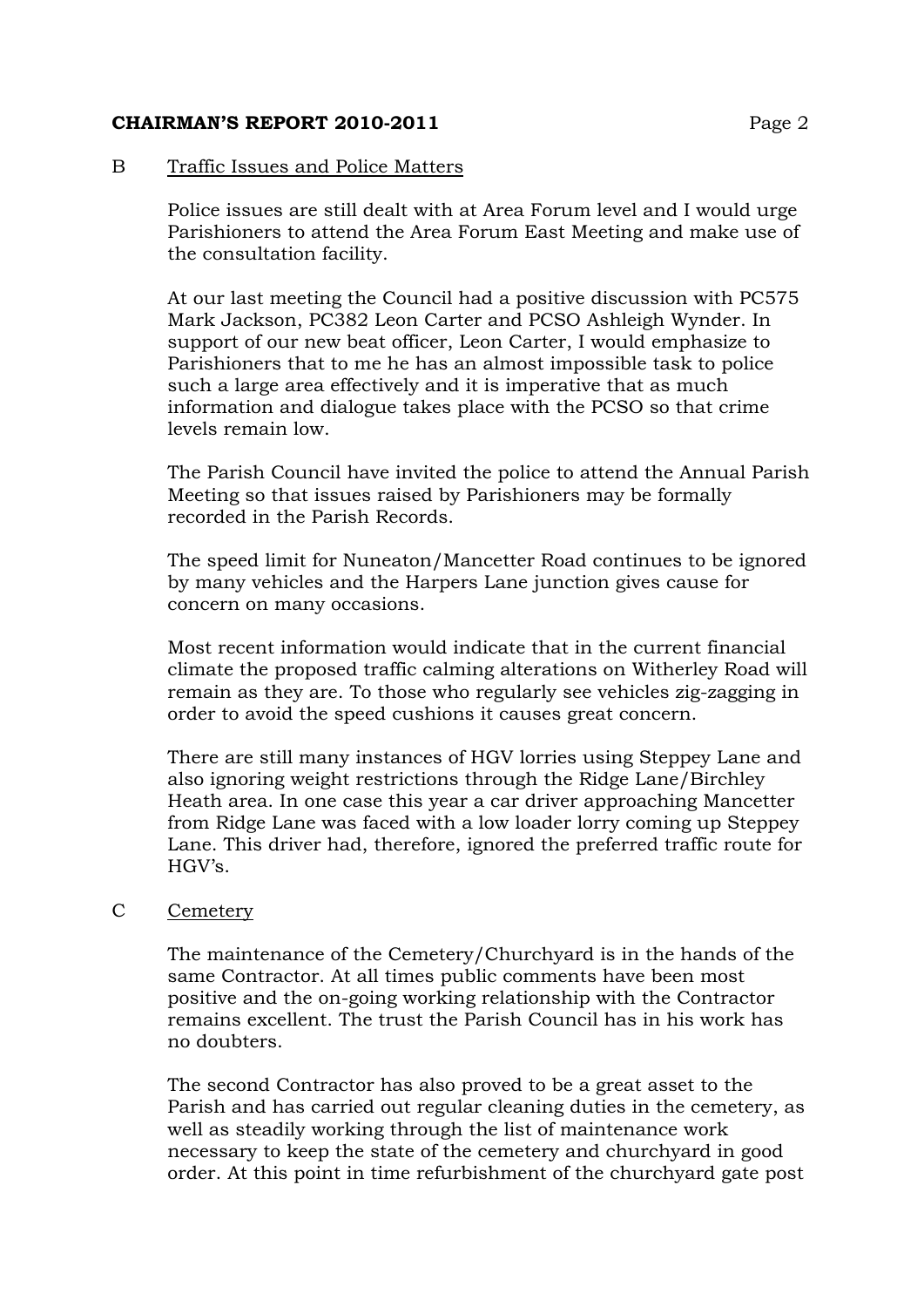#### Cemetery Continued

is underway. This has involved the rebuilding of seriously corroded ironwork which is unique to that particular post. Installation is imminent.

The Risk Assessment documents have been updated and elements revised as necessary.

I would again ask visitors to the Cemetery to take note of the rules for the area. Potential dispute over ornamentation that does not comply needs to be avoided, but cannot be ignored.

#### D Allotments

All the allotments at the Ridge Lane site are let, and again, there is a waiting list of prospective tenants. There are indications that the Allotment Association for Ridge Lane is likely to be revived, thus showing the increased impetus to 'grow your own'.

The Parish Council would urge the Borough Council to progress the provision of allotments in Mancetter.

The warning letter concerning the state of an allotment at Ridge Lane was enforced and that allotment now has a new tenant. The environmental code for the site has been breached by one or more tenants because bonfires have caused nuisance to the village. Constructive dialogue took place between the Borough Council and the Parish Council.

The 'handyman' Contractor will now maintain the road verges at the site, due to Mr Hands becoming more ill due to a back injury.

#### E Environment

The new Contractor has maintained the bus shelters on a monthly basis and has at the same time cleared the area of any litter so as to support the Streetscape Teams.

Fly tipping has been reported throughout the year. Most of this has been in the Purley Chase Lane/Steppey Lane area. I am pleased that North Warwickshire Borough Council (NWBC) act quite quickly to clear the problem. I still continue to urge them to install notices and CCTV at the most commonly used sites as I am sure that in the long term it would prove to be cost effective.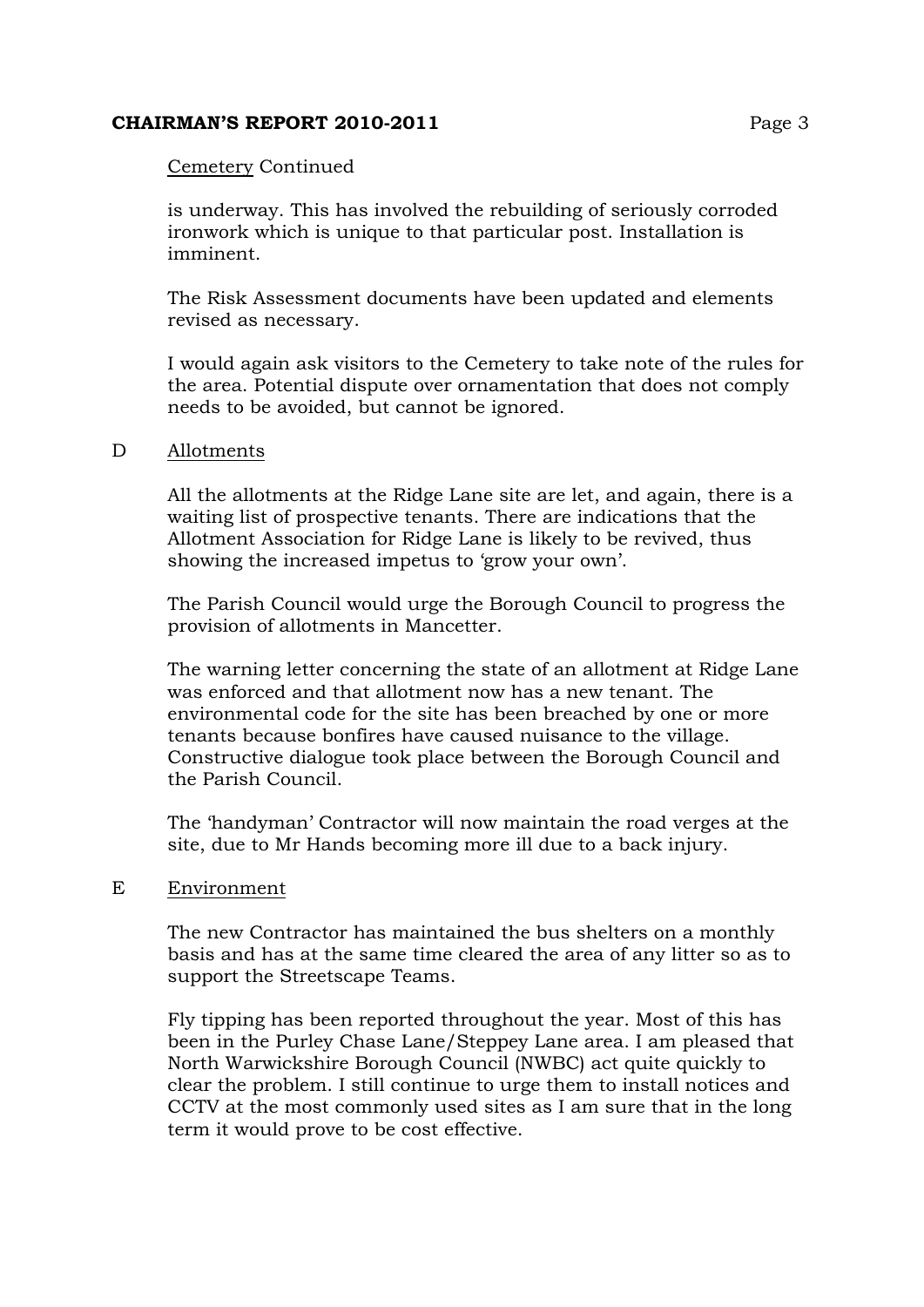#### Environment Continued

The Ridge Lane Action Group of parents has a children's play area to be proud of and the car parking area has been resurfaced to afford an additional hard surface which is also now safe to play other games on.

Gating of the area, together with re-fencing it, has greatly enhanced the children's safety.

I will ask John Arrowsmith, our Footpaths Representative, to give his report on Footpaths and the spending of the remaining 106 monies.

At this point in time the Parish does not know the position regarding shared funding with the County Council. The sum of money involved is low when compared with the enhanced support the Parish gives to maintain the footpaths to a high standard. This is reflected by the number of people seen walking our Rights of Way.

The County was better prepared this year and kept the majority of grit bins replenished with salt during the severe winter. The Parish Council has replaced damaged bins and a further two requests have been granted for grit bin provision.

The Parish Council is conscious that the report on the Ridge Lane aerials issue is now in a validation process and has been extended in its content.

#### F Amenities

The Community Schoolroom has continued to be used for all Parish Council Meetings, but the Quarry Liaison Group now meet at the Quarry Offices.

Youth activity at Ridge Lane goes from strength to strength with grateful thanks to the group of volunteer workers, especially the new group Leader.

The Community facility at Ridge Lane has also helped the formation of a new ladies WI group, a group I addressed in March about the work carried out by Mancetter Parish Council.

#### G Grants

At the present time the Parish Council has not issued any grants. Grants are normally allocated and based upon any interest earned from the Parish Council accounts. At current interest rates this is virtually nil.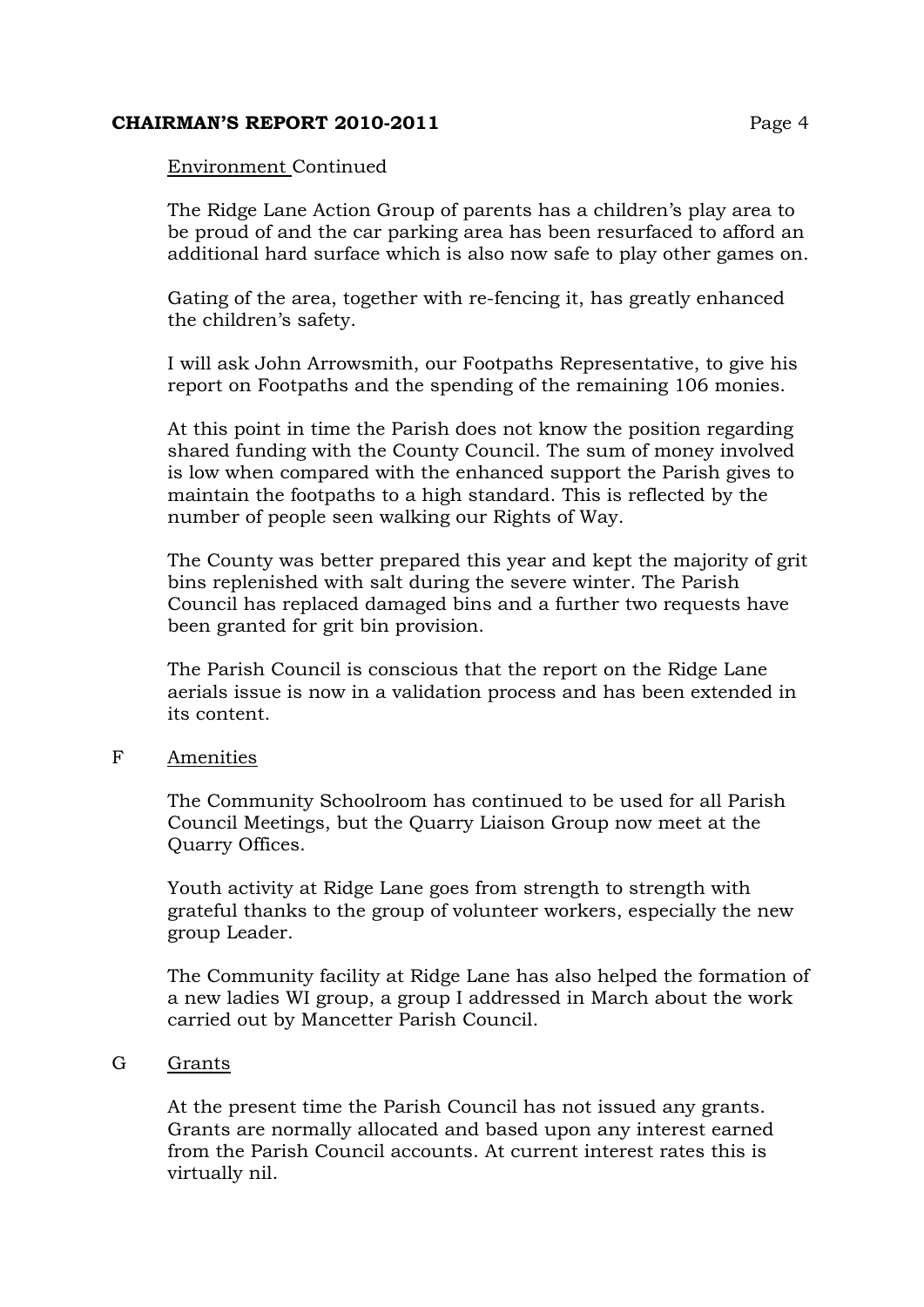# H Planning

Planning issues in the Parish have been commented upon where appropriate.

The Parish Council has asked NWBC for some clarification on planning consents/refusals for one particular site in the Parish and now await a possible meeting with planning officers.

It is believed that the quarry will appeal against the refusal of extended weekend operations.

# I Future Targets

- i) The Parish Council will continue to press for the improvement of services within the Parish
- ii) Community Hall provision will continue to be supported when necessary
- iii) Youth support will continue when and where activity takes place
- iv) Inspection of monuments in the cemetery and graveyard will continue in the coming year
- v) Support will continue for the maintenance of footpaths/rights of way
- vi) To work with other agencies in the Parish to bring about enhanced Parish provision.
- vii) To work with the Residents' Association towards the development of a Parish Plan for Mancetter. This target is now six years old and requires the formation of a group to progress it. This group must be outside the limits of the Parish Council
- viii) It is believed a new group has been identified to work with the Parish for the Ridge Lane element of a Parish Plan to be formulated
- ix) To continue to work towards a Quality Status Council
- x) To continue to support The Clerk on her training programme and the on-going personal development of all Councillors.

# J Close

The following functions/meetings have been attended by members of the Parish Council during the previous year:-

- a) Area Forum East Meetings
- b) County Area Meetings
- c) Warwickshire Association of Local Parish Council Meetings
- d) Annual Meeting of the Parish Council with North Warwickshire Borough Council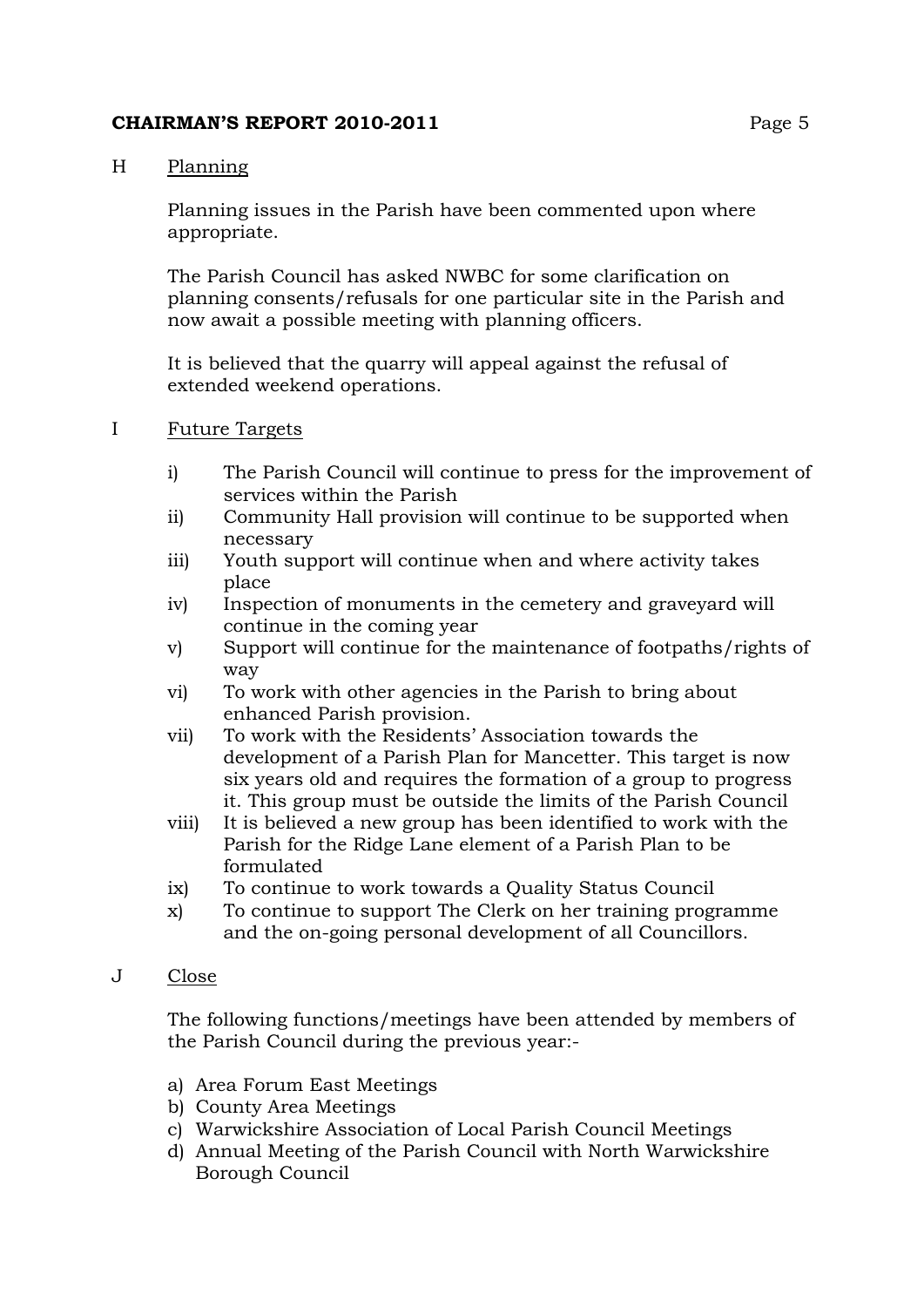Close (Continued)

- e) Quarry Liaison Group Meetings
- f) de Mulder Liaison Group Meetings
- g) Standards Committee Meetings (under Central Government changes this is due to be disbanded)
- h) Warwickshire Rural Community Council Meetings
- i) Emergency Volunteer Groups for Warwickshire
- j) The North Warwickshire Area Committee of Parish Councils Meetings
- k) Mancetter Residents' Group Meetings.

The Parish Council continues to be very pleased with the support of our two Borough Councillors and it is hoped that this will continue in the future (the elections will tell!)

I believe that our County Councillor now understands the quirkiness of our Parish Council a little better and has contributed to most of our meetings.

To this end the Parish Council has continued to afford quality time at the start of meetings for discussion with these agencies, as well as other groups.

The public question time is always on our Parish Agendas.

Sincere thanks are offered to the Vice Chair, Jean Marshall, and the other Councillors who give unstinting voluntary support to the Parish. I know that Parish elections are imminent but I hope to continue to work to improve and enhance the Parish, along with the other members of the Parish Council. John Arrowsmith has informed me that he is going to retire from working as a Parish Councillor and at this point I would like to thank him for the time he has given to the general works of the Council, but particularly his input to the Rights of Way – not only with the paperwork – but as a 'hands-on volunteer'.

He has also been our computer expert and established the web site for Mancetter Parish Council. Thank you John and I personally wish you a healthy, happy future outside the rigours of being a Parish Councillor.

I would also thank Karen Evans for her on-going effort and support for the Parish Council in her capacity as our Clerk and Proper Officer.